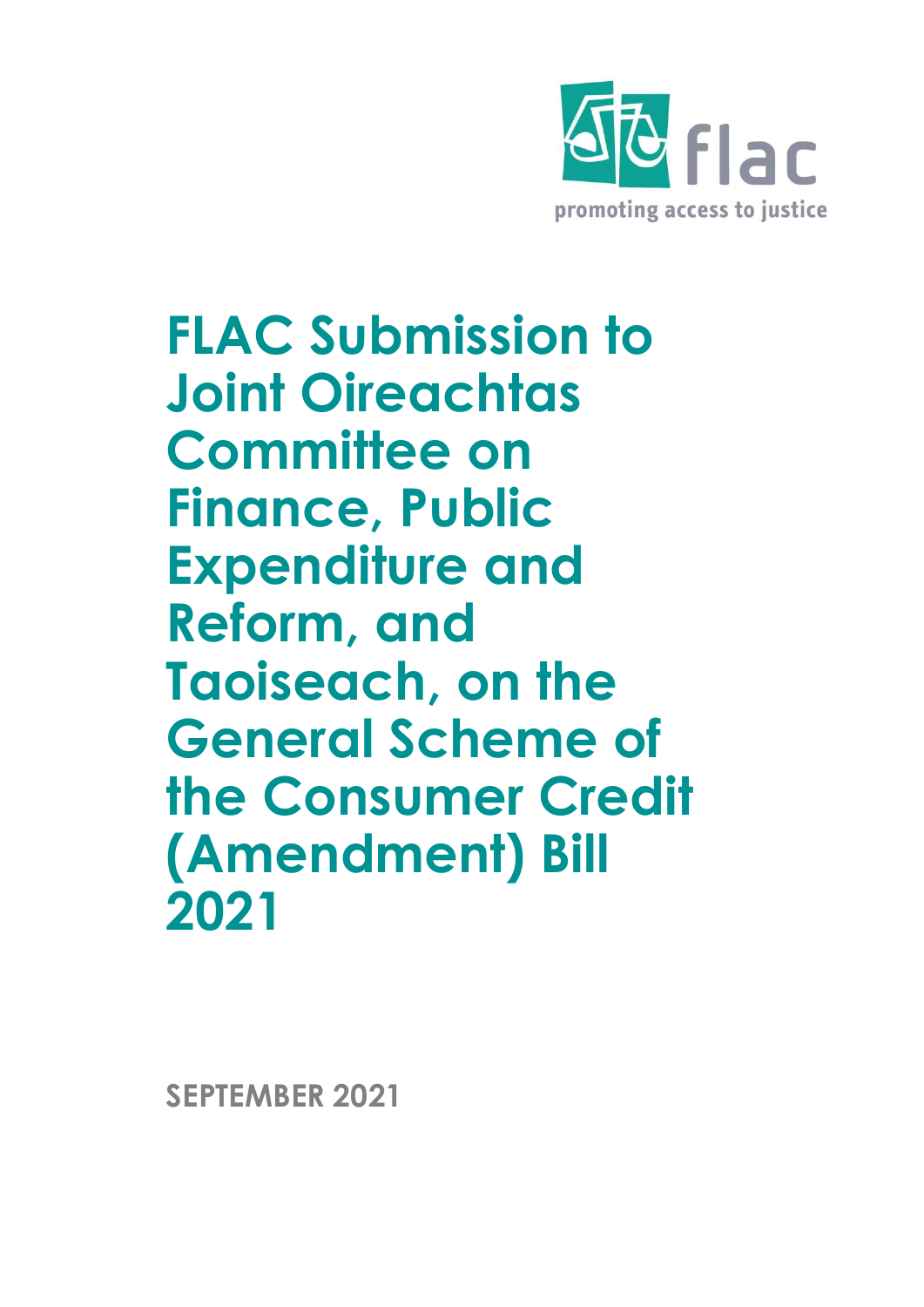# **SUBMISSION TO JOINT OIREACHTAS COMMITTEE ON FINANCE, PUBLIC EXPENDITURE AND REFORM, AND TAOISEACH, ON THE GENERAL SCHEME OF THE CONSUMER CREDIT (AMENDMENT) BILL 2021**

### **FREE LEGAL ADVICE CENTRES**

### **SEPTEMBER 2021**

### • **Introduction**

FLAC has to date provided two written contributions to the Committee on this issue. The first of these, of November 2020, concerned a submission on detailed scrutiny of a one section Consumer Credit (Amendment) Bill, 2018, a Private Members Bill (PMB) proposed by Pearse Doherty, TD, Sinn Fein spokesperson on Finance.

The second involved an opening statement to the Committee concerning pre-legislative scrutiny of that same Bill, for the purpose of an appearance by FLAC before the Committee on June 17<sup>th</sup>, 2021.

What is now being sought by the Committee is a further written submission, this time concerning pre-legislative scrutiny of the General Scheme (or 'Heads') of a government Bill – the Consumer Credit (Amendment) Bill, 2021 – which, it would appear, is intended to supersede Deputy Doherty's original Bill.

• **Summary of recommendations**

## **Head 2**

- **1. We suggest that the retention of the first three of the criteria - Conditions (a) to (c) – in the proposed amendment to the definition of moneylending in Section 2 of CCA 1995, now to become 'high cost credit agreement', requires further investigation and clarification.**
- **2. We propose that the words 'high-cost, short-term credit agreement,' be substituted for 'high cost credit agreement' as the new term to replace 'Moneylending agreement' in Section 2 of the CCA 1995 and that other relevant references follow suit, i.e. high-cost, short-term credit provider etc**

#### **Head 3**

- **3. We recommend that the wording of Section 93 (2) be far more transparent and specific in terms of articulating a right of objection to the renewal of a high-cost credit provider's licence.**
- **4. We suggest that the new provisions in Section.93 (7) and (7A) concerning 1) the proposed length of a high-cost provider's licence at five years; 2) the provision for**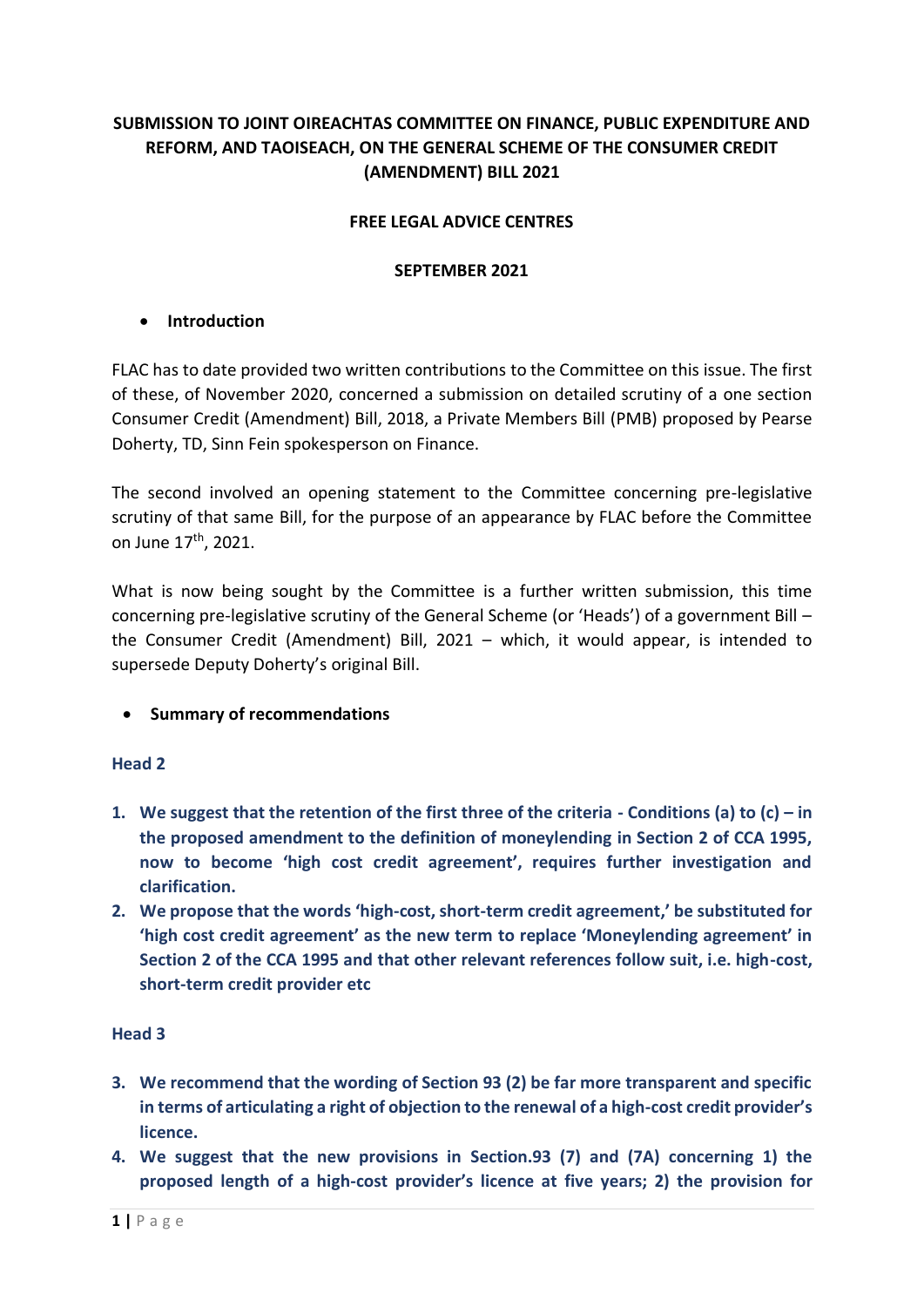**further extending the duration of the licence but no potential provision for a reduction of it; and 3) the criteria that will be considered and the process will be deployed by the CBI in the course of deciding whether an extension is granted, all require further clarification and examination.**

- **5. We suggest that creating an additional legislative category of high-cost long-term credit agreement also be considered under the consumer credit legislation, to include longer term loans that carry a cost of credit above market norms.**
- **6. We recommend that the overarching principle of legislative reform in this area should be to ensure that all high cost credit providers are regulated and their rates of interest subject to a legislative cap or caps.**

### **Head 4**

- **7. In terms of the high cost credit provider maximum interest rate for cash loans proposed in Section 93 (10) (B) (1), we recommend that clarification is provided whether the actual intention here is to define as 'excessive' an interest rate of 1% per week or 48% per annum, or is it any rate above those rates which will be excessive, thereby setting those rates as a potential maximum? Similar clarification is required in terms of the excessive (or maximum) rate chosen for running account agreements.**
- **8. Whether these rates are excessive or maximum rates, no information is provided on the rationale for the rates chosen; all we have before us is the General Scheme of a Bill with no working examples and we recommend that this be remedied.**
- **9. In terms of the Ministerial power to set maximum rates proposed in Section 93(10)(B)(2), we recommend that that clarification is provided whether it is intended that this power is discretionary only and may therefore not necessarily utilised.**
- **10. We recommend that Section 93(10) which currently provides that** *'The Bank may refuse to grant a moneylender's licence on one or more of the following grounds'* **should be amended to include the appropriate reference to high cost credit provider.**
- **11. In providing for a maximum annual simple interest rate only, rather than an annual percentage rate of charge (APRC), it would appear that the proposed Bill may breach the terms of EU's 2008 Credit for Consumers Directive (Council Directive 2008/48/EC) and the European Communities (Consumer Credit Agreements) Regulations 2010 (SI 281/2010) that transposes that Directive in Ireland. This is a matter that might be explored by the Committee as a matter of urgency, as it may go to the core of this proposed legislation.**

#### **Head 5**

**12. We suggest that, as a result of proposed amendments to Section 100 (2), the existing provision in s.100 (2) (a) (vii) to enter** *'the rate of interest to be charged (including the APR expressed as £ per £100 borrowed) on foot of the credit advanced'* **is now arguably superfluous and is also out of date, since APR is no longer to be used as the method of calculating the rate of interest.**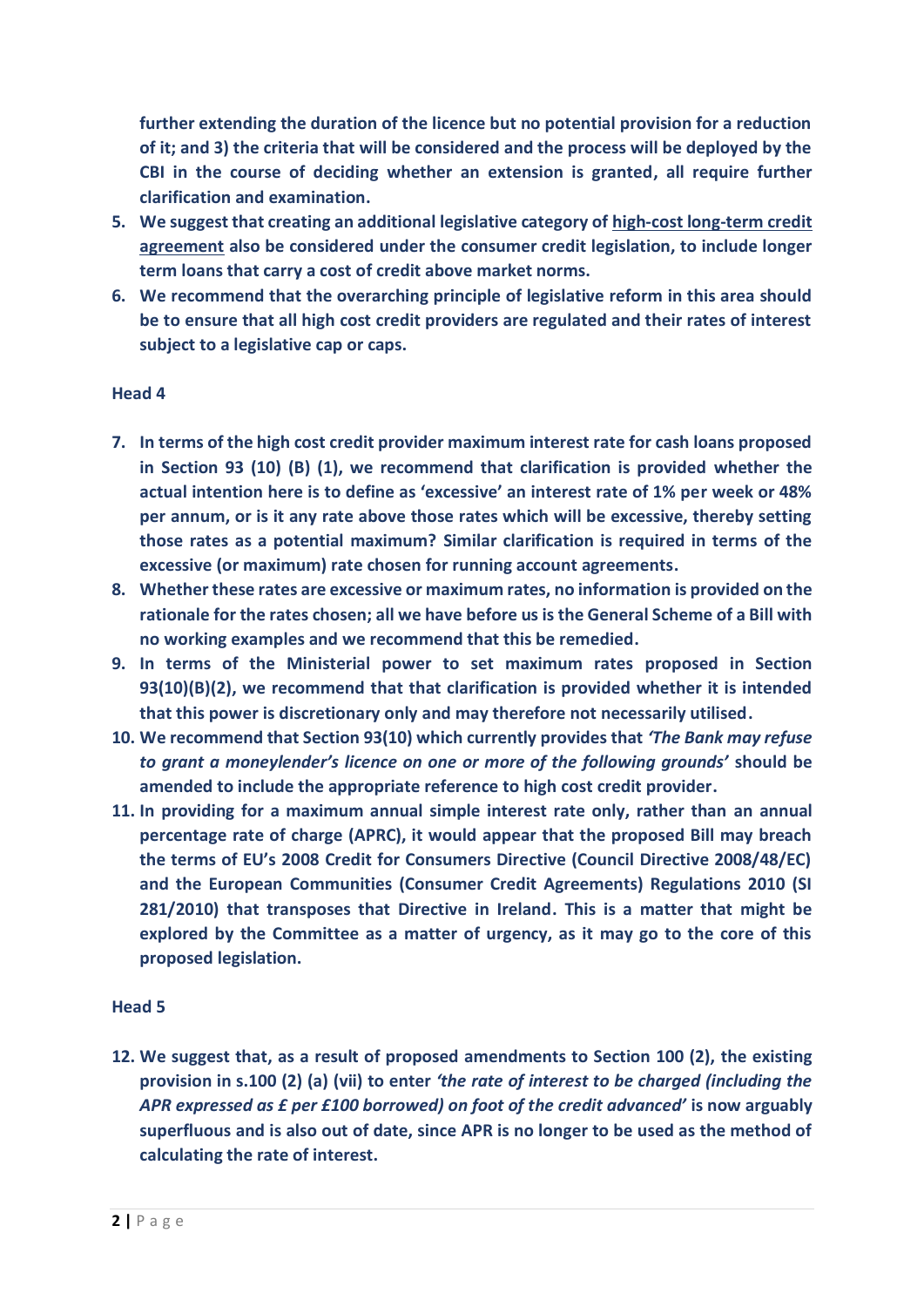**Heads 6 and 7 (which are inter-related)**

**13. In relation to the proposals to amend Section 102 and 103 to ban collection charges, we suggest that it would be important to clarify whether or not it is intended here that home collected high cost credit repayments might continue, albeit as long as separate collection charges are not charged for the collection of those repayments.**

### **Head 8**

**14. A proposed new section 114A provides that the Minister may request the CBI to obtain and publish aggregate information and statistics in relation to the high cost credit sector, but may not request the publication of non-personal data. We suggest that the wording here might be checked; it seems more likely to us that it would be the publication of personal data that would be prohibited.**

**Additional recommendations concerning the consumer credit legislative landscape**

- **15. We request that the Committee enquire from the Minister and the Department of Finance why the 2014 Mortgage Credit Directive, the first EU measure to regulate the provision of consumer mortgages, was transposed in 2016 by statutory instrument, rather than by primary legislation.**
- **16. We request that the Committee call upon the Central Bank of Ireland to provide an update to the Committee of its recent activities as the 'competent authority' in terms of powers of inspection, the investigation of lenders and the prosecution of offences summarily under the legislation which transposes the Consumer Credit Directives in Ireland.**
- **17. We request that the Committee ask the Minister and the Department of Finance to clarify whether there are any plans to undertake a badly needed consolidation of consumer credit legislation in Ireland.**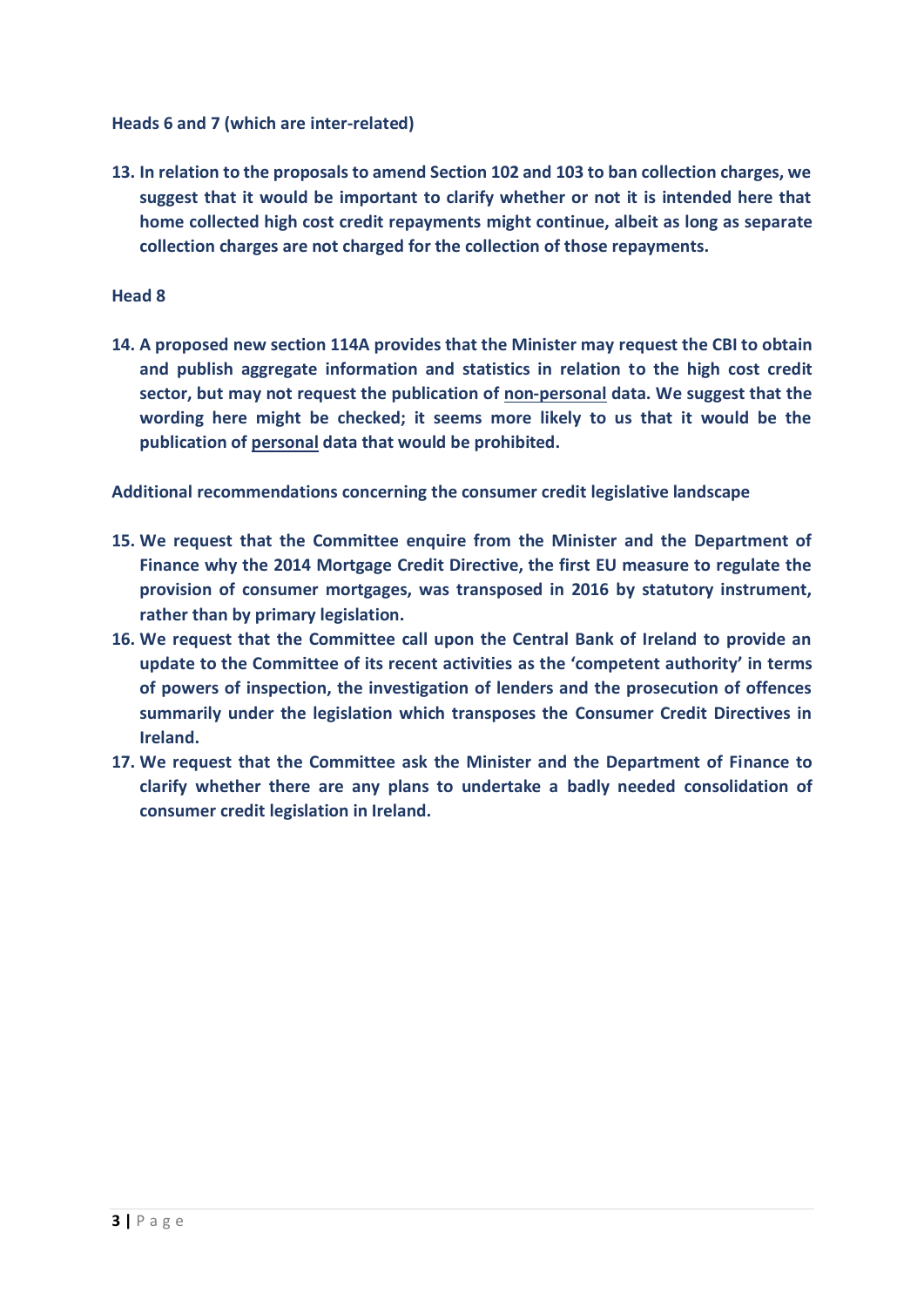• **Detailed consideration of the Heads (Please note that this part of our submission only considers draft provisions that we consider raise issues of concern that merit comment and further discussion).**

## **Head 2** – **Amendments to definition of moneylending in Section 2 of CCA 1995**

This head proposes to delete all previous terms concerning 'moneylending' and replaces them variously with the terms 'high cost credit', 'high cost credit agreement' and 'high cost credit provider'.

The previous four conditions, any one or more of which qualified an agreement as a moneylending agreement, are retained for application to 'high cost credit agreements'.

Thus a 'high cost credit agreement' means *'a credit agreement into which a high cost credit provider enters, or offers to enter, with a consumer in which one or more* (our emphasis) *of the following apply:*

*(a) the agreement was concluded away from the business premises of the high cost credit provider or the business premises of the supplier of goods or services under the agreement,* 

*(b) any negotiations for, or in relation to the credit were conducted at a place other than the business premises of the high cost credit provider or the business premises of the supplier of goods or services under the agreement,*

*(c) repayments under the agreement will, or may, be paid by the consumer to the high cost credit provider or his representative at any place other than the business premises of the high cost credit provider or the business premises of the supplier of goods or services under the agreement, or* 

*(d) where the total cost of credit to the consumer under the agreement is in excess of an APR of 23 per cent., or such other rate as may be prescribed.*

**It is suggested that the retention of the first three of these criteria - Conditions (a) to (c) – requires further clarification.** Broadly speaking, these were largely intended to catch agreements that were 'doorstep negotiated' and/or 'home collected'. With the proposed abolition of collection charges and the introduction of 'durable medium' i.e., electronic, repayment books, set out later in the heads of this Bill, it is likely that many if not most such agreements are/will be negotiated, agreed and repaid online or by mobile phone. It seems to us that the retention of these criteria only makes sense if home collected credit is allowed to continue, albeit without the lender not having a right to charge separate collection charges for it. The implications of this are discussed in greater detail below when considering Head Five.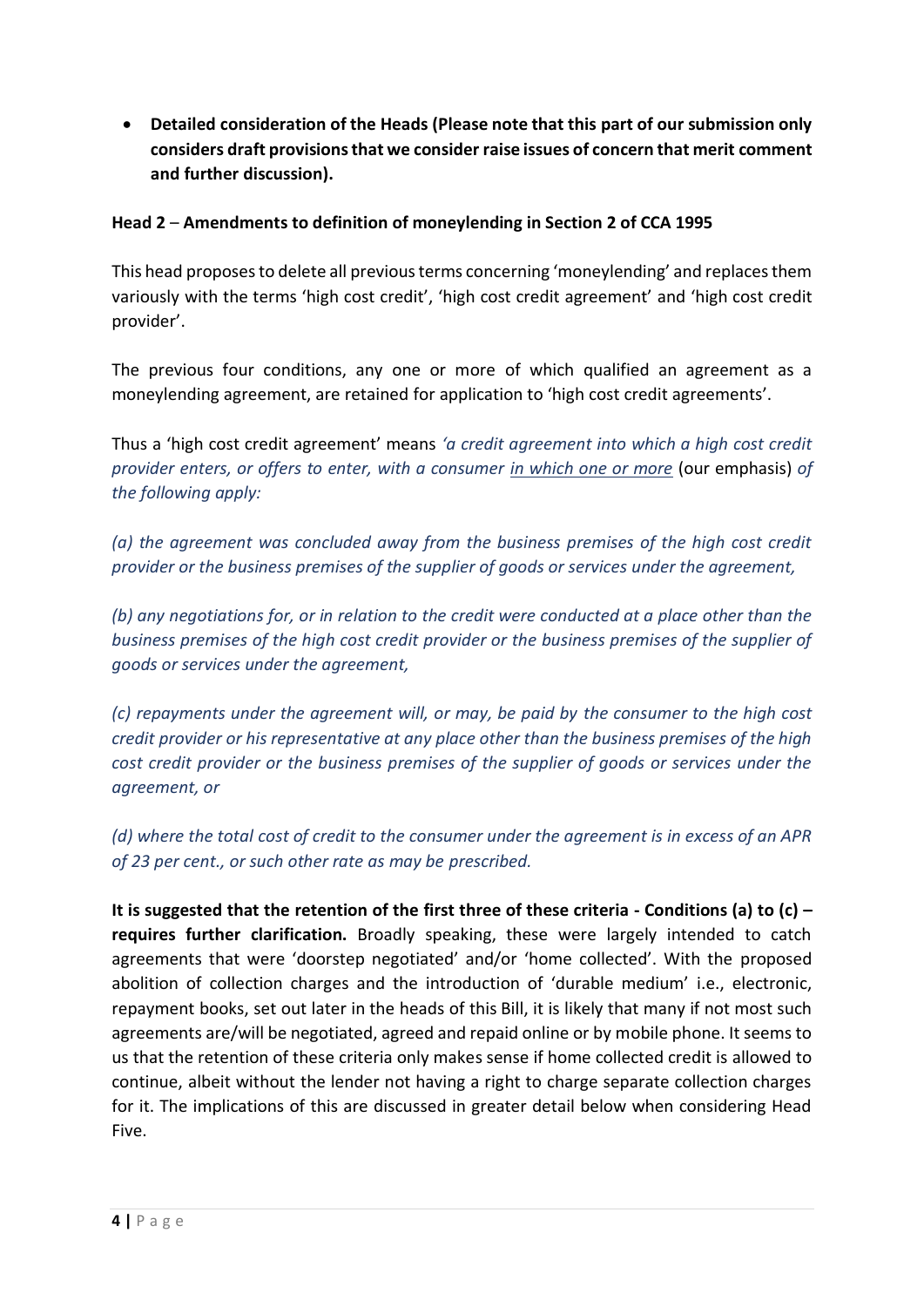However, it is the key (fourth) proviso of a high cost credit agreement - *'where the total cost of credit to the consumer under the agreement is in excess of an APR of 23 per cent, or such other rate as may be prescribed'*- that gives rise to more pressing concerns.

The term 'high cost credit' is broadly more effective and accurate in terms of description than 'moneylending'. However, the application of this fourth criterion does lead to what might perhaps be described as an unintended consequence with worrying implications. By providing that a 'high cost credit agreement' is one that carries an APR of over 23%, it seems by definition to suggest that any credit agreement with an APR of under 23% is not a 'high cost credit agreement' and this is not the reality in our view.

Further, it is also notable that this head retains a further provision previously applying to moneylending and now similarly to applying to high cost credit, which provides that a high cost credit provider does not include:

(a) any pawnbroker in respect of business carried on by him in accordance with the provisions of the Pawnbrokers Act, 1964 (as amended by Part XV),

(b) a society which is registered as a credit union under the Industrial and Provident Societies Acts, 1893 to 1978, by virtue of the Credit Union Act, 1966,

(c) a registered society within the meaning of the Friendly Societies Acts, 1896 to 1977,

## **(d) a credit institution,**

(e) a person who supplies money for the purchase, sale or hire of goods at an APR which is 23 per cent. or less (or such other rate as may be prescribed),

(f) a mortgage lender.

This exempts a credit institution (as defined and as regulated by the CBI or another EU Member State regulator) from being involved in the provision of a high cost credit agreement, even if it strays above the 23% APR figure.

In our submission to the Committee of November 2020, we included details of a 'Celtic Tiger' 'top-up' personal loan that illustrated that credit institutions with a banking licence (in this case, a UK bank passporting on its UK bank licence) are more than capable of exploiting vulnerable consumers. We reproduce the core details of that loan as follows:

| $\bullet$ | <b>Total amount of Loan</b>                | €22,777.74  |
|-----------|--------------------------------------------|-------------|
| $\bullet$ | <b>Payment Protection Premium Advanced</b> | €5,495.45   |
| $\bullet$ | Amount of credit advanced                  | €17,282.29  |
| $\bullet$ | Amount deducted to clear previous loan     | €14,865.29  |
| $\bullet$ | Net amount advanced to customer            | €2,417.00   |
| $\bullet$ | Number of instalments                      | 72 (months) |
| $\bullet$ | Amount of each instalment                  | €561.22     |
| $\bullet$ | Total amount payable                       | €40,407.84  |
|           | Cost of this credit                        | €17,630.10  |
| $\bullet$ | Annual Percentage Rate                     | 23.4%       |
|           |                                            |             |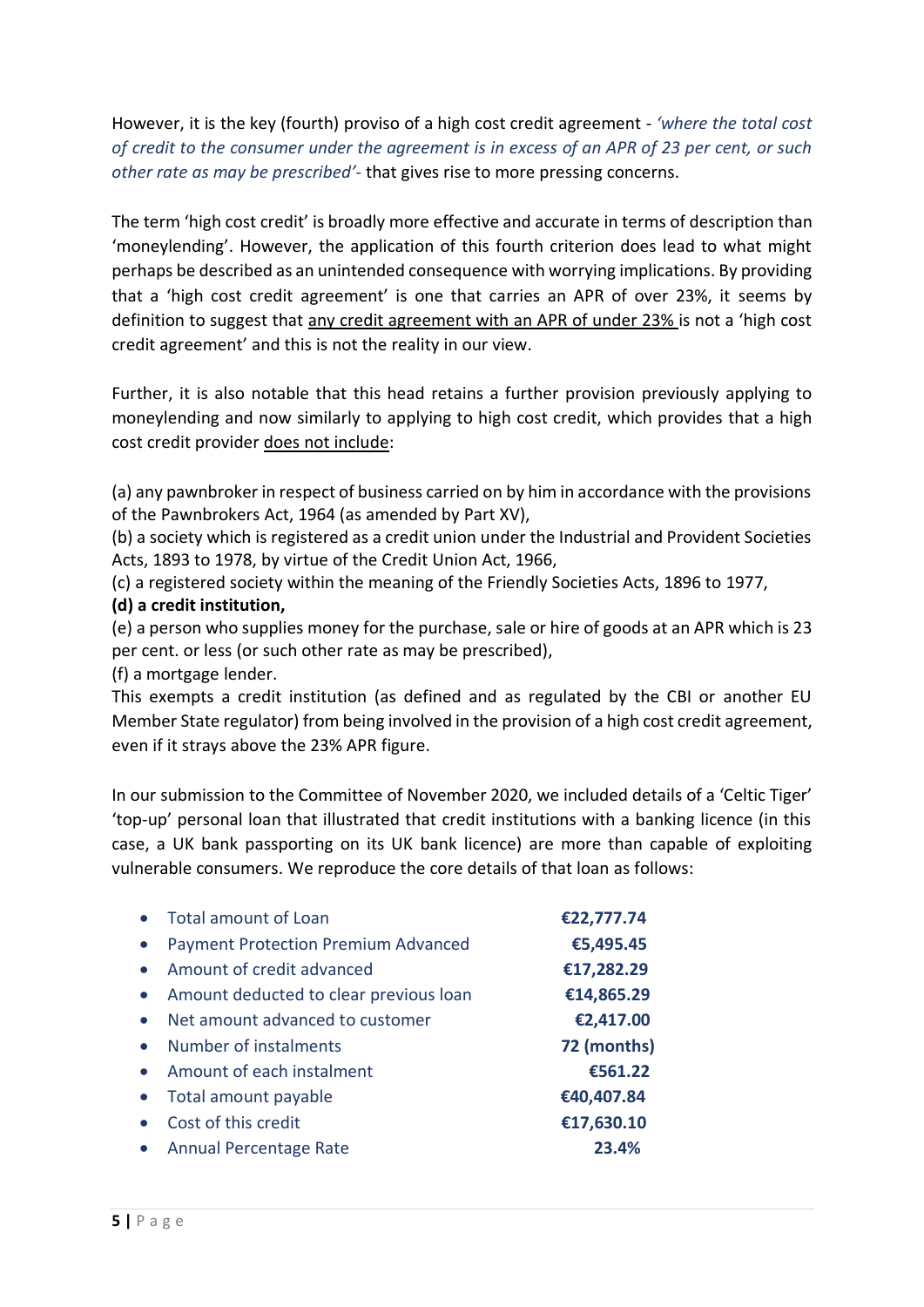The terms of this loan were truly staggering in their exploitation of a migrant worker with no experience of financial matters. It is notable that the APR on this loan exceeded the 23% APR threshold (note the longer the loan, the lower the APR) and for a loan of six years duration to be allowed to do so without sanction is frankly disgraceful. Still, it was not even considered a moneylending agreement from a legal perspective because it was provided by a 'credit institution' as defined.

The key overarching point, in addition, is that had the cost of credit been slightly lower and the APR therefore under 23% with this loan, it would not have been classified as 'high cost' credit under the proposed definitions in this Bill.

We suggest therefore that the term 'high cost credit', though more accurate than 'moneylending', needs to be revisited here. It fails to take into account that the length of the loan is a crucial factor in determining the real cost of credit. Thus, for example, a 25 year mortgage at 5% per annum (of the type offered by sub-prime mortgage lenders during the boom years) is a massively more costly mortgage than one at 2.5% and it would be very difficult to argue that the former is not 'high cost credit' in practice.

We note below when reviewing Head Three, that it is proposed that the maximum duration of a high cost credit agreement may only be 12 months (with the exception of running account agreements – see further below). **With this in mind, we propose that the words 'high-cost, short-term credit,' be substituted for 'high cost credit' here.** This is the equivalent wording the UK where, in December 2013, the UK Parliament introduced legislation to oblige the Financial Conduct Authority (FCA) to introduce a price cap to protect consumers from excessive charges from high-cost short-term credit (abbreviated as HCSTC).

# **Head 3 - Amendments to Section 93 of the CCA 1995**

# • **Objections to a grant of licence**

S.93 (1) of the Act is to be amended to provide that the CBI *'may grant to an applicant a high cost credit provider's* (formerly moneylender's) *licence authorising the applicant to engage in the business of providing high cost credit* (formerly moneylending) *on such terms and conditions as it thinks fit, but only after considering all objections made in respect of the application under subsection (2)'.*

Sub-section (2) is to provide that *'A person who intends to apply for a high cost credit provider's licence shall before making such application cause to be published, in any national newspaper published in the State that the applicant intends to engage or engages in the business of providing high cost credit, notice of his intention."*

It would appear from the wording of s.93 that it is envisaged that any objection would be triggered by a person reading in a newspaper of the licence holder's intention to seek a renewal. Why should this necessarily be the case? **An ongoing weakness in this provision is**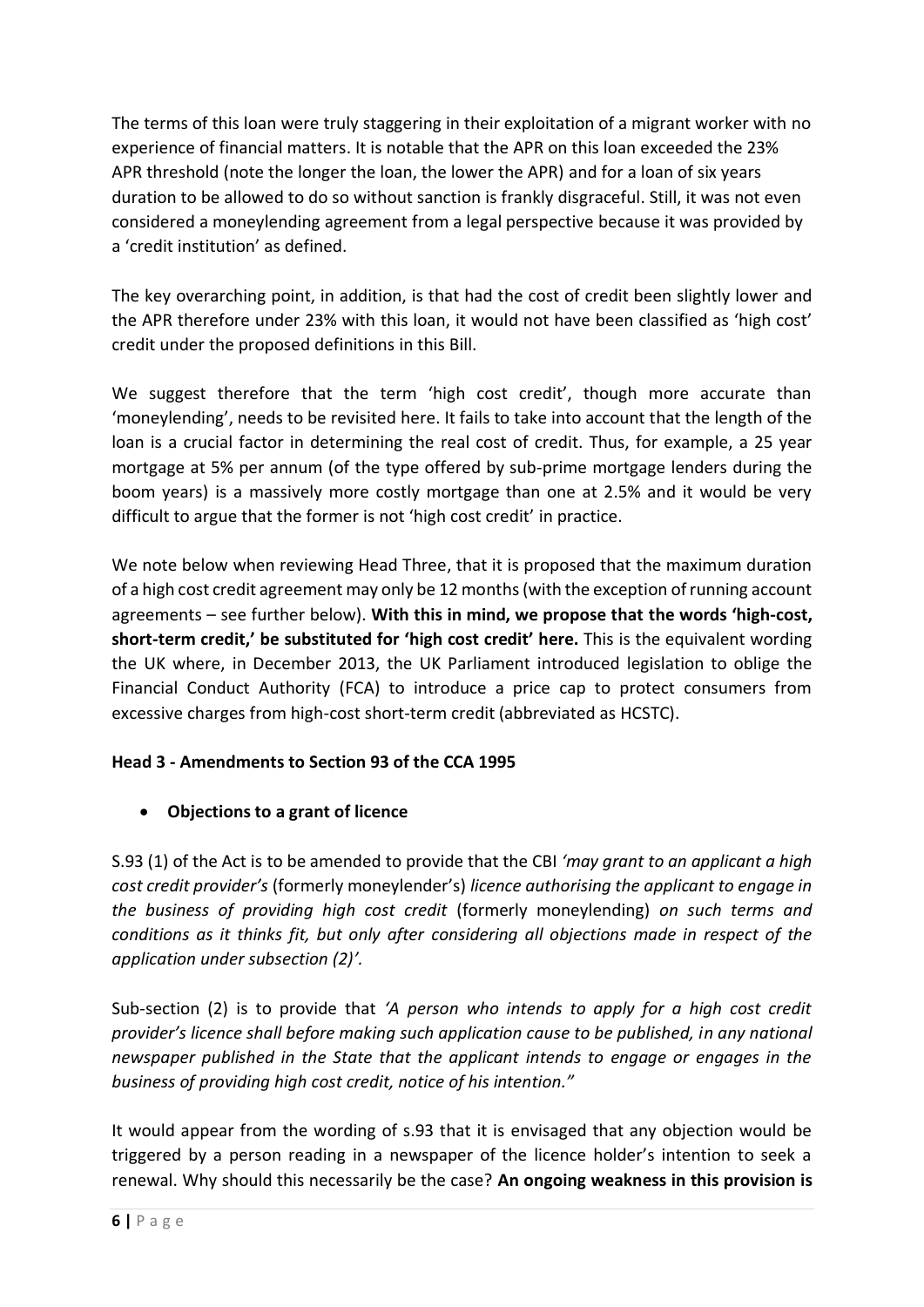**that neither the existing s.93 nor its proposed replacement seem to actually set out a processfor acknowledging and hearing such objections. We would suggest that the wording of this section needs to be far more transparent and specific in terms of articulating this right of objection.**

• **Proposed duration of high cost credit provider's licence**

To our knowledge, moneylender's licences up to now had to be applied for on an annual basis, and it is likely that some licence holders justifiably viewed this as an unnecessary administrative burden. A revised s.93, sub-section (7), together with a new sub-section (7A), now proposes to allow for a licence to last for five years with a residual power for the CBI to extend this period, *'provided that it is satisfied that there will be no consumer detriment'.*  A few questions arise here:

- What is the rationale for what is a fairly dramatic extension of the licence period?
- Why is there potential provision for further extending the duration of it but no potential provision for a reduction of it?
- What criteria will be considered and what process will be employed by the CBI in the course of deciding whether an extension will or will not result in 'consumer detriment'?
- **Proposed maximum duration of a high cost credit agreement**

To this point, moneylender's loans have generally not exceeded twelve months in duration and many have been of six months duration or less. A further additional sub-section (7B) is therefore now proposed which states that *'the term of the* (high cost credit) *loan shall not exceed twelve calendar months, unless the loan is advanced through a running account facility'.*

In principle, since this reflects current practice, it appears to make sense. However, it would be useful to have the rationale for this provision teased out in practice, and, as proposed in detail above, if the term of the loan is to be capped at 12 months, then the loan should be renamed a **high cost short term** credit agreement, to distinguish it from a loan of longer duration upon which high rates of interest are paid. **Indeed, there is perhaps a case for looking at creating an additional legislative category of high-cost long-term credit agreement to include those longer term loans that carry a cost of credit above market norms.**

In this regard, it is notable that a further Bill – the **Consumer Protection (Regulation of Retail Credit and Credit Servicing Firms) Bill 2021** – is currently adjourned at second stage before the Dail. This Bill, at long last, proposes to ensure that all providers of car finance credit and providers of what the Bill refers to as 'indirect' credit (often associated with retail store purchases with the store acting as a credit intermediary for a high cost lender) are both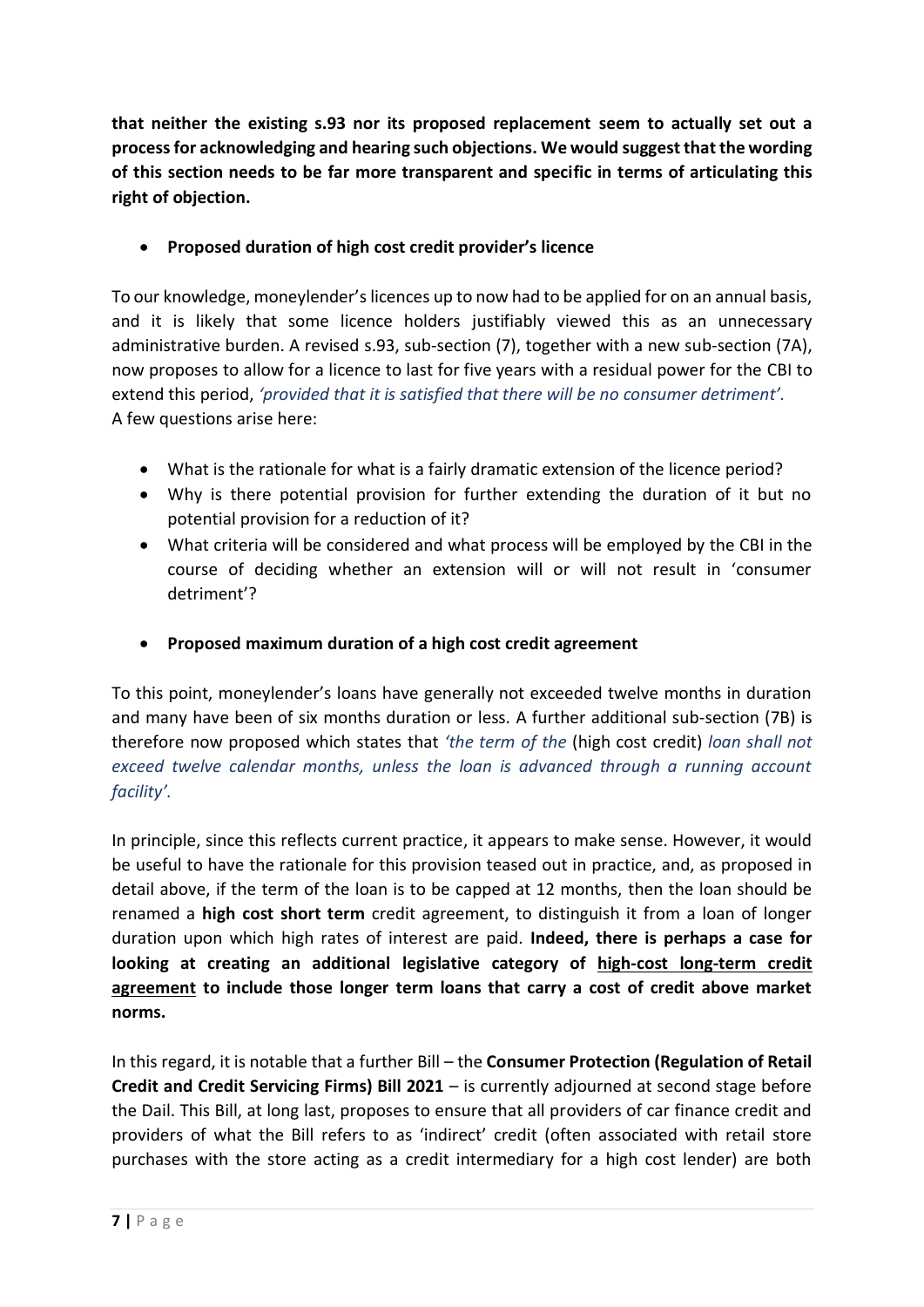regulated by the CBI and must apply relevant Codes, including in particular the Consumer Protection Code 2012 (as amended and consolidated).

It seems to us that this Bill presents an opportunity to cap the cost of car finance agreements (HP, PCP, Consumer Hire) as some providers, who are not currently regulated, charge well above the norm. The same applies to 'indirect' store type credit. Indeed, it is hard to argue with a contribution made by Roisin Shortall, TD (Social Democrats) during the recent second stage debate on this Bill when she remarked, in relation to indirect credit, that '*The prospect of being able to purchase something, and it can be anything from a pair of trousers to a fridge freezer, with what seems like a painless way of repaying the cost is very enticing for people, yet it ends up not been painless in terms of the type of interest rates charged'* or in connection with car finance, that *'PCPs* (Personal Contract Plans) *seem very attractive but we know from surveys that a significant number of consumers do not understand the manner in which the PCP system operates. Very often, after making substantial repayments over the period of the agreement and taking care of the vehicle, they are shocked to discover the price they must pay to take ownership of the vehicle'.* 

We are in favour of the tighter controls on moneylending/high cost credit rates and related issues in this Bill, but already licensed and regulated moneylenders might justifiably feel entitled to ask the question at this point – **why are we the only high cost lenders to be regulated to this degree?** Indeed, in our view, the proposed Consumer Credit (Amendment) Bill, 2021 and the Consumer Protection (Regulation of Retail Credit and Credit Servicing Firms) Bill 2021 are regulating overlapping spaces and might conceivably form part of the same, rather than separate, pieces of legislation. **The overarching principle of legislative reform in this area should be that all high cost credit providers should be regulated and their rates of interest should be subject to a legislative cap or caps.**

**A final and related point here which we have made in our previous submissions is that the legislative framework concerning the provision of consumer credit is now hopelessly fragmented and extremely difficult for borrowers (and their advisors) to navigate and there appears to be no proposals to redress or consolidate this. New categories of regulated entity are belatedly created and the choice of legislative vehicle can be mystifying. An example here is that the Consumer Protection (Regulation of Retail Credit and Credit Servicing Firms) Bill 2021 proposes for the first time to regulate all providers of car finance – primarily Hire Purchase and Personal Contract Plans – but the agreement themselves are regulated by the Consumer Credit Act. In the final section of this submission, we return to this theme in more detail.**

**Head 4 – Proposed high cost credit provider excessive (or maximum) interest rates**

• **Proposed high cost credit provider maximum interest rate – cash loans**

## *1. Comments on the proposed provisions*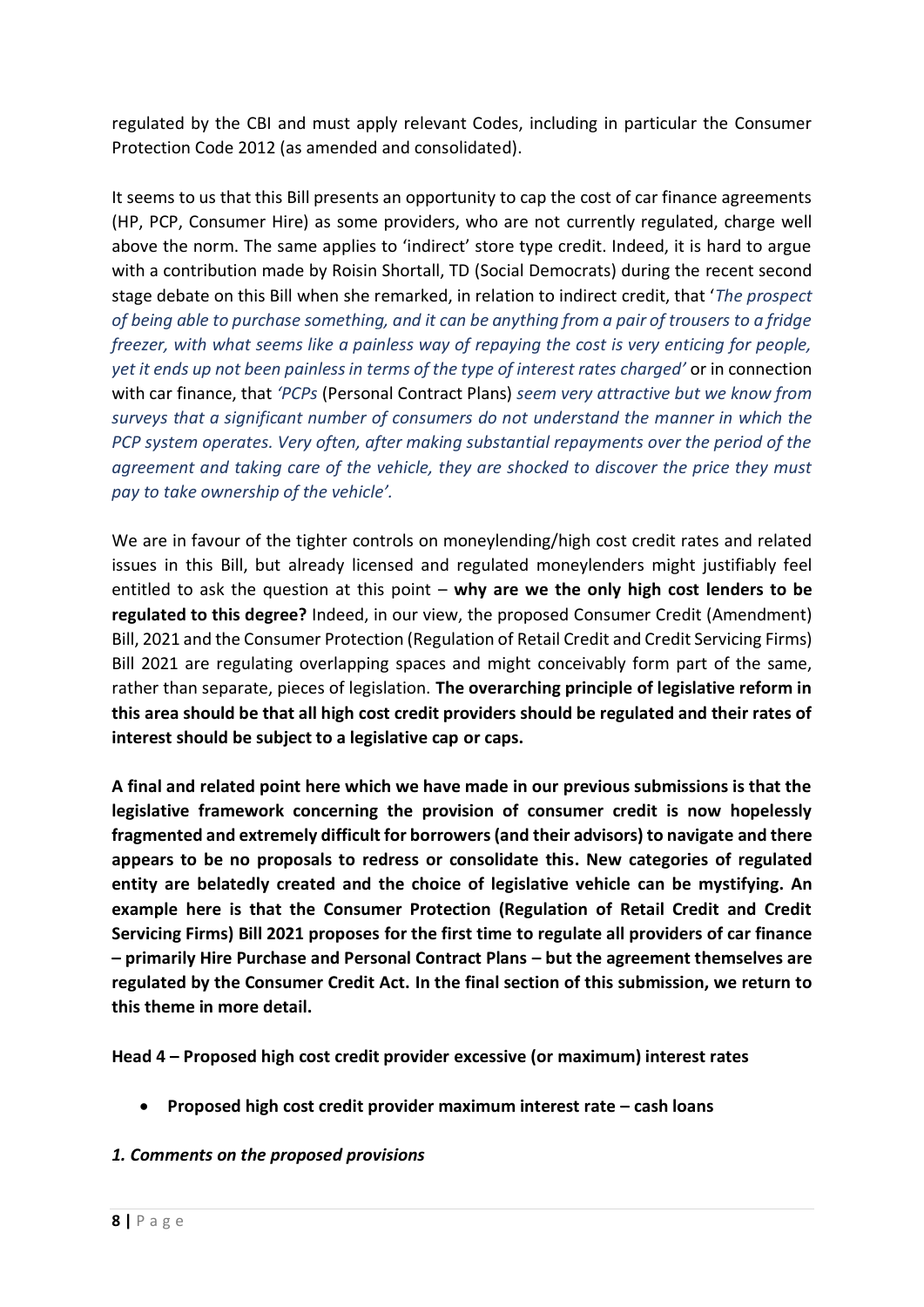On the specific question of a maximum interest rate for moneylenders/high cost credit providers, a new subsection (10) (B) is proposed to be added after section 93(10) (A), and the draft as set out in the General Scheme is then initially worded as follows:

*"High cost credit provider maximum interest rate* 

 *93(10) (B).* 

*–*

*(1) For the purposes of section 93(10) (g), "excessive" shall be defined as* 

*(a) a simple interest rate of one per cent per week up to a maximum of forty-eight per cent per annum on credit advanced for a cash loan, or* 

*(b) A nominal interest rate of 2.83% per month which is to be applied to the outstanding balance for loans provided on a running account.* 

*(2) The Minister may, after consultation with the Bank, by order specify a rate of interest for the purpose of subsection (1) (a), and (b).* 

*(3) The Minister shall have regard to the following when making an order under subsection (2):* 

*(a) the impact on sustainability of the high cost credit sector, (b) the potential impact a change in the rate of interest would have on the supply of credit, (c) the evolution of weighted average interest rates by categories of high cost credit providers, and (d) the impact a reduction in the supply of credit would have on financial inclusion.* 

The existing Section 93(10) already provided that *'The Bank may refuse to grant a moneylender's licence on one or more of the following grounds'* including (g) '*in the Bank's opinion, the cost of credit to be charged is excessive or any of the terms or conditions attaching thereto are unfair'.* The usefulness of that provision was however completely undermined by the absence of any definition of the term 'excessive'.

It is notable then that in these new provisions, excessive is defined in very specific terms, in the case of high cost credit cash loans as *'a simple interest rate of one per cent per week up to a maximum of forty-eight per cent per annum'.* However, if this rate is considered excessive, than a high cost credit provider would have to provide a lower rate – say for example 0.99% per week - in order to escape being classified as charging excessive rates and thereby failing to obtain a licence. Might it be that there is some ambiguity here - **Is the actual intention here to define as 'excessive', an interest rate of 1% per week or 48% per annum, or is it any rate above those rates which will be excessive, thereby setting those rates as a potential maximum?**

In passing it might be suggested that a further technical amendment seems to be missing here. Section 93(10) above which currently provides that *'The Bank may refuse to grant a moneylender's licence on one or more of the following grounds'* **would have to replace '***a*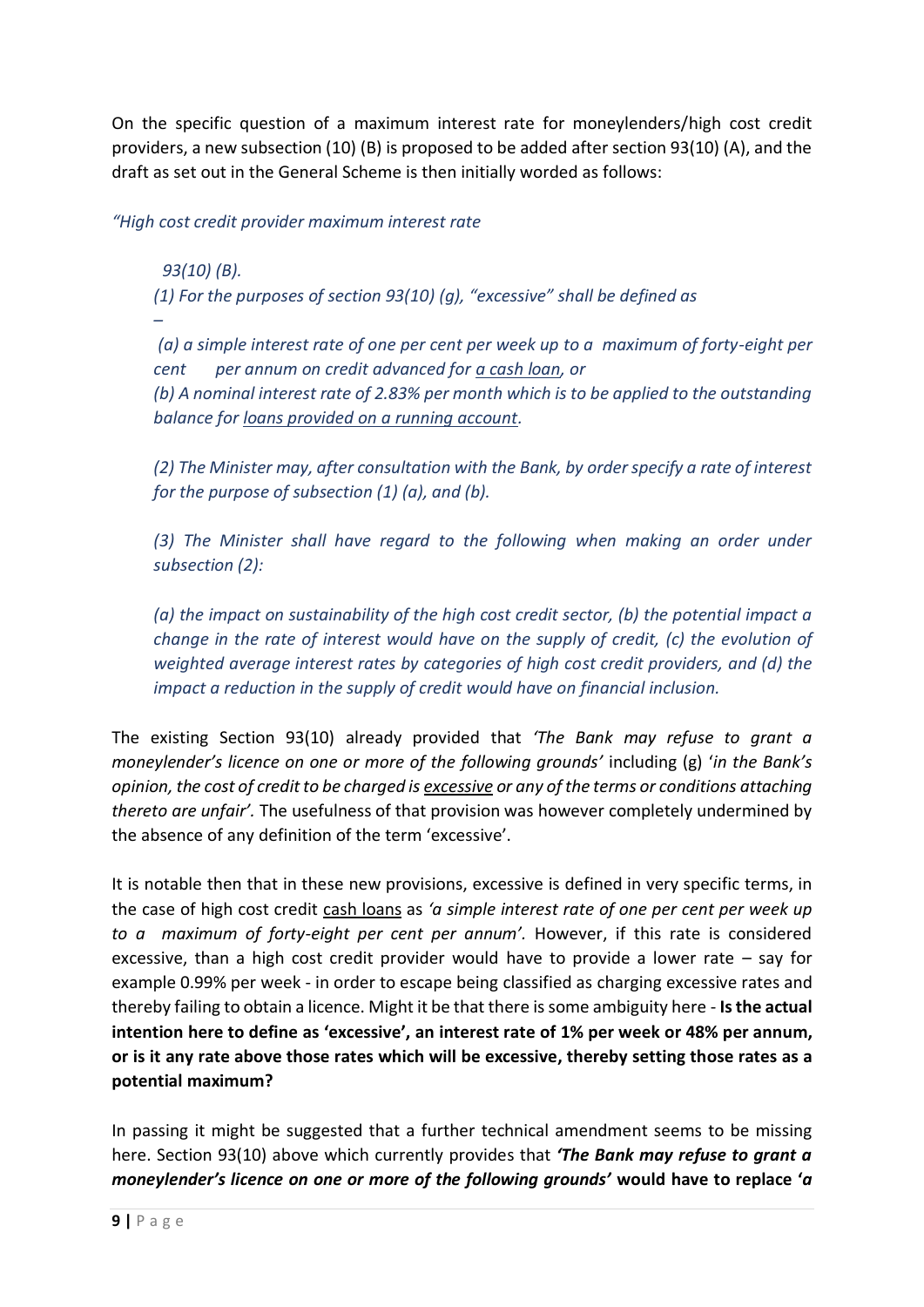## *moneylender's licence* **with '***a high cost credit provider's licence'* **in order to now make sense***.*

The proposed 93(10)(B) then goes on to provide at (2) that *'The Minister may, after consultation with the Bank, by order specify a rate of interest for the purpose of subsection (1)(a)* (applying to cash loans)*, and (b)* (applying to running accounts)*'.* A similar lack of clarity seems to occur here. **This seems to involve a Ministerial power to set maximum rates below the rates already defined as excessive.**However, is notable that this seems to be a discretionary power which the Minister is not obliged to exercise. S/he could set no such rates, leaving applicants for licences having to set out in their applications what rates they propose to charge below what has been already defined as excessive. **In summary, it appears to us that these provisions are unnecessarily ambiguous and require clarification.**

A final comment here relates to the factors that the Minister must take into account when setting maximum rates of interest. The final (fourth) of these is '*the impact a reduction in the supply of credit would have on financial inclusion'.* We think it is unlikely that it is the government's view that financial inclusion might somehow be improved by allowing persons on low incomes having access to a supply of high-cost, short-term credit. According to World Bank data of 2017, almost one in twenty adults In Ireland over the age of 15 do not hold a bank account and thereby suffer a lack of access to increasingly technological financial services and increased transaction costs. $1$  Focusing on increasing access to basic bank accounts and the creation of low cost credit options for persons on low incomes should be prioritised.

## *2. Comments on proposed excessive (or maximum) rates for cash loans*

The question as to why this particular (simple interest) excessive rate or maximum rate, as the case may be, was chosen for cash loans in the first place is not explained. The General Scheme provides no rationale for such rates and no working mathematical example(s) are provided of different lengths of loan – for example of six months or 12 months - to indicate how this rate would apply in practice. However, a loan of €500 over 12 months at a maximum rate of 48% would, by our calculations, see the borrower pay back €740, equivalent to €14.23 per week over 52 weeks. As we understand it, because the duration of this loan example is 12 months, the Annual Percentage Rate of Charge (APRC) and the simple rate of interest are the same. However, that would not be the case with a shorter loan of six months, for example, where the APR would be higher than the simple interest rate.

By way of comparison, prior to the passing of the CCA 1995 which contained no provision for a maximum rate of interest, the Moneylenders Acts 1900-1933 had provided for a maximum annual rate of 39% simple interest.<sup>2</sup> Although it was never formally tested in court to our

<sup>1</sup> See for example, 'Meet the unbanked: Who is Ireland's financially excluded?' Tara Kelly, April 2019 – UCD Data Journalism Studio.

<sup>2</sup> See Section 17 amending the Moneylenders Act 1900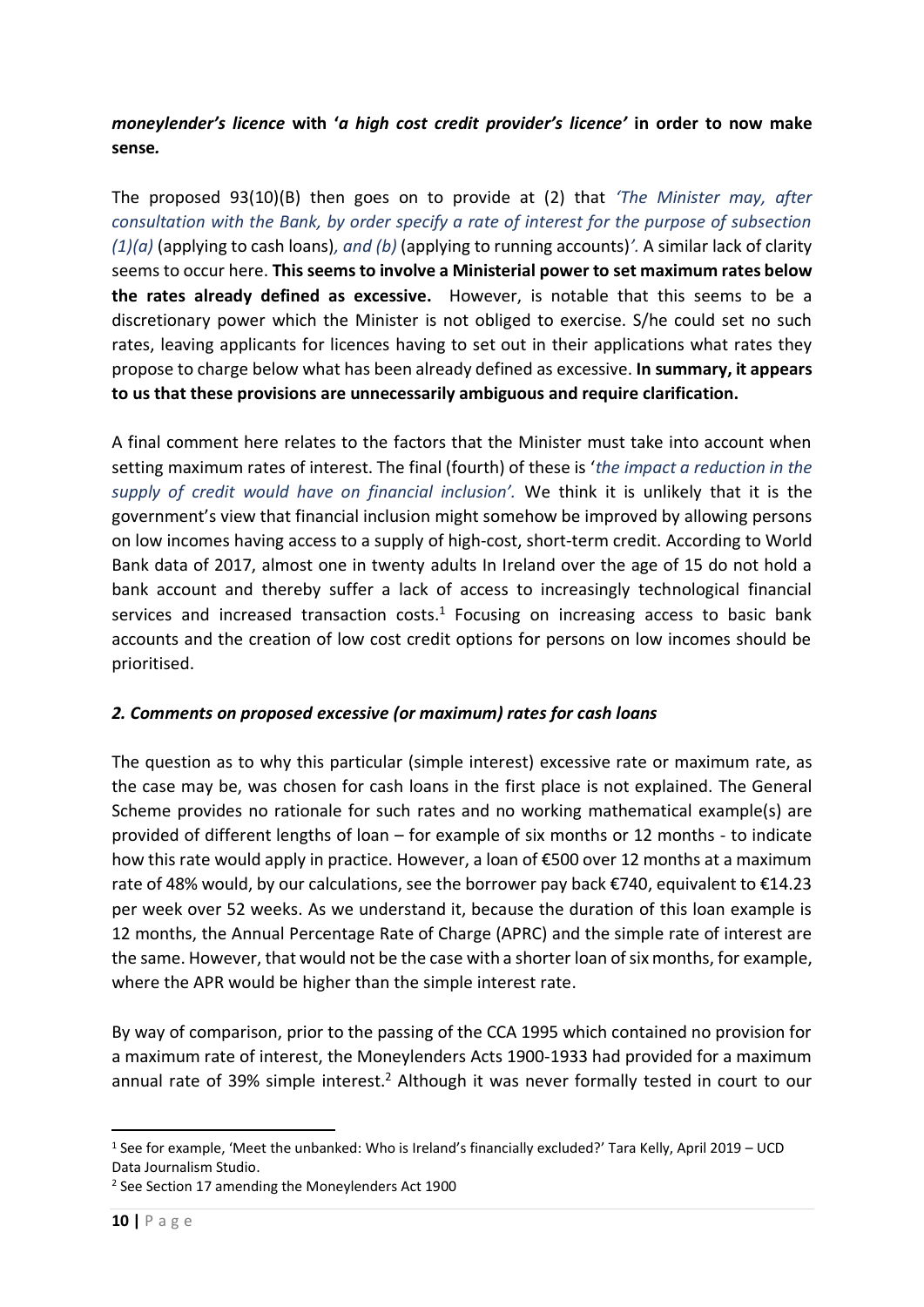knowledge, this 39% maximum rate of interest was believed not to include collection charges, for which the consumer was charged separately. However, given that collection charges are now to be banned (see Head 6 below), the rate that will be considered excessive (or the proposed maximum annual rate or as the case may be), amounts to 9% more than the maximum annual rate that applied to moneylending loans between 1939 and 1995. It is notable too that Deputy Doherty's Bill (which this outline Bill presumably now overtakes) provided for a maximum rate of 36% APR, a lower rate again for loans of 12 months duration, but likely to be a much more restrictive rate for loans of shorter duration such as six months.

In our initial submission of November 2020, we suggested that were 36% APR to be the maximum that a moneylender could charge by law, it might consider that the potential profit (especially after costs) that it might make would not be commercially viable for it and might cause some, if not many, of existing lenders to exit the space. We further suggested in our statement to the Committee in June 2021 that engagement with the Consumer Credit Association, the trade body for the 'home credit' industry in the Republic of Ireland, and with the now departed Provident Credit, could provide useful context for arriving at an appropriate rate or rates. Did any such discussions take place? **There is no information on this point; all we have before us is the General Scheme of a Bill with no detail of what informed the choice of many of the relevant provisions.**

## *3. Comments on proposal's compliance with the 'Credit for Consumers' Directive 2008*

The apparent decision to abandon the Annual Percentage Rate of Charge (APRC) method of calculating the cost of credit for high cost credit loans may have EU law implications. Under the EU's 2008 Credit for Consumers Directive (Council Directive 2008/48/EC), transposed into Irish law by the European Communities (Consumer Credit Agreements) Regulations 2010 (SI 281/2010), the use of the APRC (Annual Percentage Rate of Charge) is mandatory for credit agreements involving loan amounts of between €200 and €75,000 (see Article 2 (2) (c) of the Directive, Regulation 3 (6) (c) of the regulations).

This low threshold of €200 would mean that most high cost credit agreements as proposed would come under these rules, and, to our knowledge, there is no exemption from the terms of the Directive for moneylending agreements. Regulation 13 (3) (g) provides that '*a credit agreement shall set out in a clear and concise manner - the annual percentage rate of charge and the total amount payable by the consumer, calculated at the time the credit agreement is concluded (mentioning all the assumptions used to calculate that rate)',* and Part 5, Regulation 22 sets out the rules for calculating the APRC.

Additionally, the retention of a provision in the existing legislation providing that a credit agreement will be a high cost credit agreement '*where the total cost of credit to the consumer under the agreement is in excess of an APR of 23 per cent., or such other rate as may be prescribed'* only serves to accentuate the confusion here*.*

**Has compliance with these legislative rules been factored into the General Scheme of the Bill? In providing for a maximum annual simple interest rate only, it would appear that it**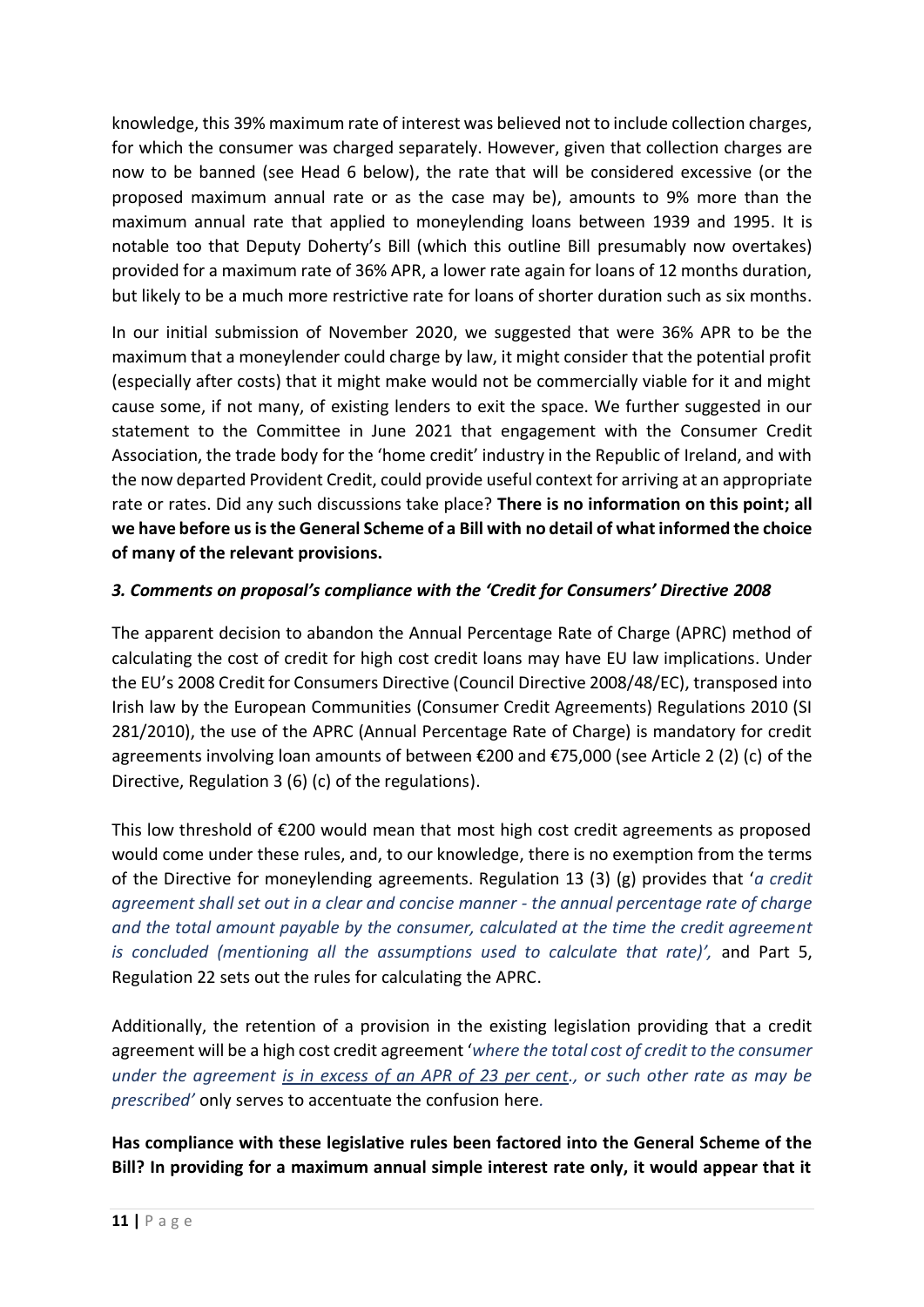**has not. This is a matter that might be explored by the Committee as a matter of urgency, as it may go to the core of this proposed legislation.**

• **Proposed high cost credit provider maximum interest rate – running account credit**

A separate definition of what may be deemed an 'excessive' rate is provided in Head Four for 'running account' credit agreements: *'a nominal interest rate of 2.83% per month which is to be applied to the outstanding balance'.* A 'running account' in the CCA 1995 *'means a facility under a credit agreement whereby the consumer is enabled to receive, from time to time, from the creditor or a third party, cash, goods or services to an amount or value such that, taking into account payments made by or to the credit of the consumer, the credit limit (if any) is not at any time exceeded'.* Notably, 'running account' is not defined in either the subsequent 2008 Credit for Consumers Directive or the 2010 Irish regulations that transpose that Directive, referred to above.

In a written response of December 2020 by then CBI Director of Consumer Protection to a written enquiry by Ged Nash, TD (Labour), it was noted that two licensed moneylenders operated a catalogue business model, where goods are sold on credit to consumers having a running account, comprising a very high total of 160,847 consumers. These data are said to be based on figures derived from the 2019 annual licensing process. If this is correct, it shows that catalogue credit sales are a very significant part of the moneylending/high cost credit business.

**Broadly speaking, the same general reservations apply here, as apply in relation to the rates proposed for cash loans set out above, including:**

- **What is the basis for the rate of 2.83% per month?**
- **Is that the rate that will be deemed excessive or the maximum rate that will be allowed?**
- **Where are worked examples of how this rate will operate in practice?**
- **What is the explanation for the decision to depart from the use of APRC as the method of calculating the cost of credit?**

## **Head 5 – Amendment of section 100 of the Act of 1995**

The proposal here is largely straightforward. The existing Section 100 (1) which obliges a moneylender to provide a repayment book, separate from the agreement itself, in which to record and acknowledge the borrower's repayments is to be amended to allow for this key document to be provided by a high cost credit provider *'on paper or another durable medium, as specified by the borrower'*, enabling an electronic version to be created as an alternative, as the borrower sees fit.

The provision in s.100 (2) (a) (viii) that obliges the amount of each collection charge (if any) to be entered in writing is deleted, as separate collection charges are now to be prohibited. It is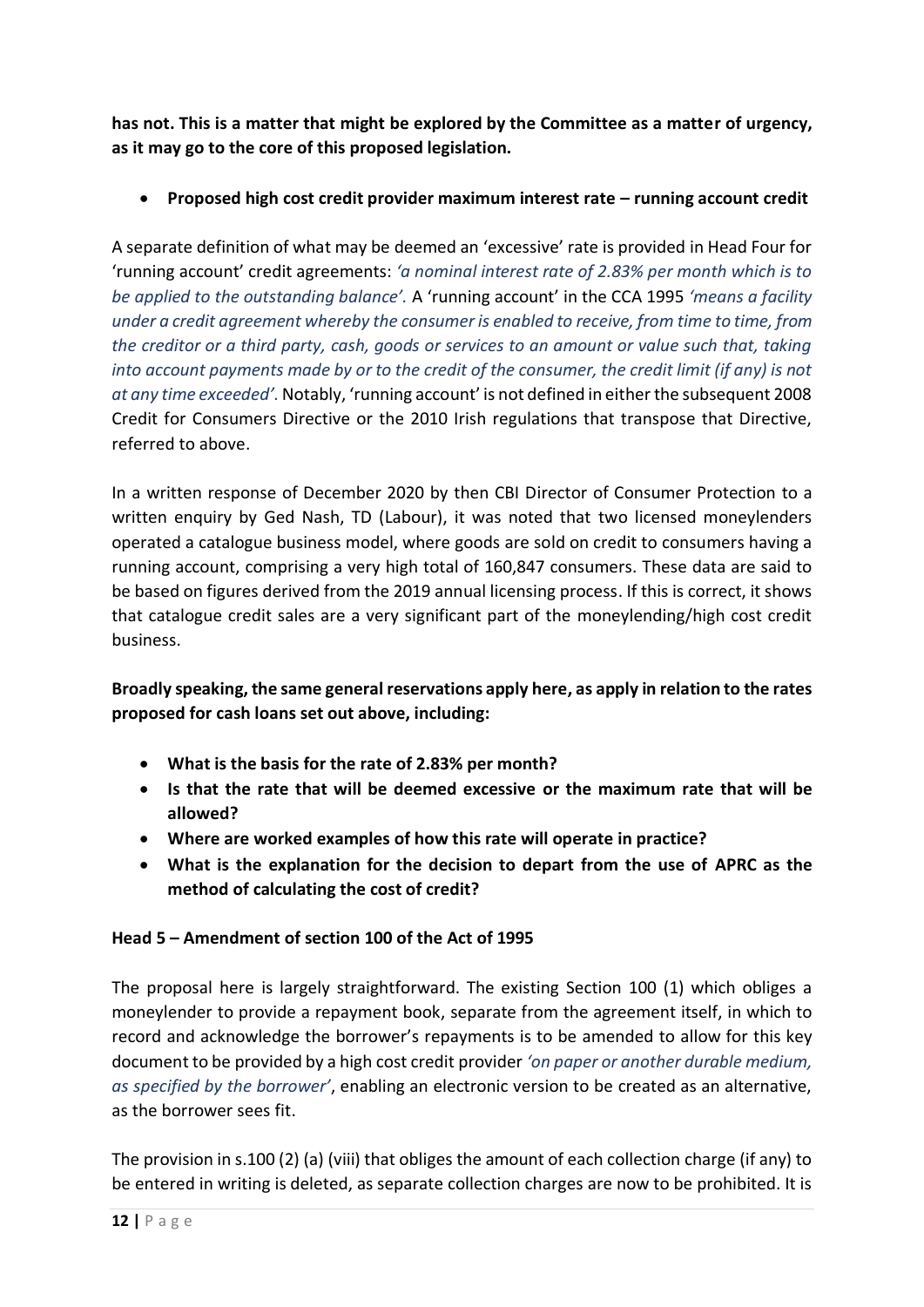proposed that this be replaced by a requirement to enter *'the total cost of credit in numerical terms and as a percentage of the amount borrowed'.* 

Despite this new proposed requirement, the existing provision in s.100 (2) (a) (vii) to enter *'the rate of interest to be charged (including the APR expressed as £ per £100 borrowed) on foot of the credit advanced'* is retained. **This piece of information is now out of date, since APR is no longer to be used as the method of calculating the rate of interest. It is also now arguably superfluous.**

## **Head 6 - Amendment of section 102 of the Act of 1995 and Head 7 – Deletion of section 103 of the Act of 1995**

The proposed amendments here will make 'collection charges' by a high cost credit provider in connection with a high cost credit agreement unlawful. **It should be noted here that this may not necessarily mean, as far as we can see, that 'home collected' repayments in themselves – the traditional model of many licensed moneylenders and a source of convenience for some borrowers - will come to an end, and it would be helpful if this was clarified.** 

In this regard, it is notable that figures from the CBI suggest that there were 27 'Home Collection' moneylending firms with 96,657 consumers in 2019, where loans were issued and repayments are collected at the consumer's home. It is conceivable, therefore, that high cost credit providers might still seek to apply to offer two different rates, within the permitted maximum (whatever that may turn out to be) for home collected and electronically collected repayments, with the cost of collection reflected in a higher rate for the former. Indeed, if such an option were not to be available, it might be mean that borrowers without access to bank accounts and online or digital facilities to facilitate repayments might be deprived of a line of credit and this might, in turn, have unforeseen and adverse consequences. **Overall then, it would seem to us that a full discussion on this important issue is required.** 

## **Head 8 – Addition of a new section 114A to the Act of 1995**

(1) The Minister may request the Bank, in writing, to obtain and publish aggregate information and statistics in relation to the high cost credit sector.

(2) The Minister shall not request the publication of non-personal data under subsection (1).

First, it might be useful to set out in sub-section (1) some objective or objectives for the Minister, in terms of the use that might be put to the information that might be obtained and published under this section. Second, we wonder why no 'non-personal data' may be requested by the Minister here. Is this a mistake? It seems to us that it would be more logical, in data protection terms, not to request the publication of personal data under this heading.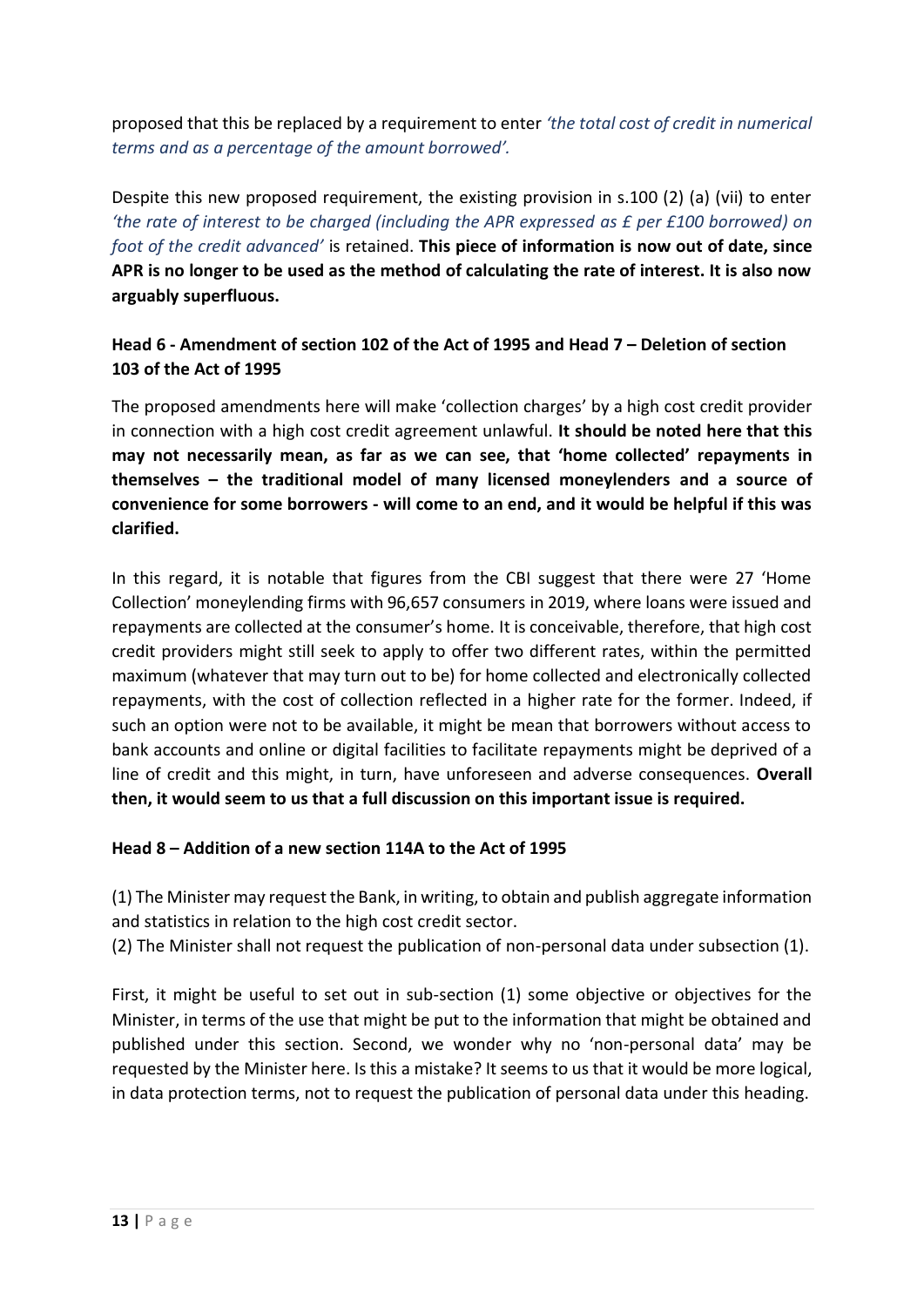## • **Additional comments on the legislative landscape regulating consumer credit legislation in Ireland**

Consumer borrowing fuels economic activity in this economy and society and right across the Member States of the European Union (EU). Availing of credit clearly carries risks for the borrower (as well as the lender) in that ability to repay may be adversely affected by an array of factors that trigger indebtedness, such as illness, unemployment, business failure, separation and unforeseen events such as Covid 19. In some cases, personal insolvency and even loss of the family home may follow, and the consequences for the households affected and for society as a whole are potentially devastating.<sup>3</sup> In our view, the contribution made by the borrower to the growth of a market economy should be reflected in clear and transparent laws that properly regulate and properly protect consumers of financial services, at all levels of borrowing and other services. Exploitative practices by lenders including excessive charges and a lack of transparency in terms of information standards must be tackled. Borrowers must have access to an appropriate complaints mechanism with meaningful sanctions in the event of breaches of standards. In addition, the body that regulates financial institutions must proactively police compliance with legislative requirements, investigate breaches and impose sanctions where standards are not met.

To underpin this, a first and vital requirement is that of an accessible and comprehensible legislative framework and, in the case of consumer credit, we simply don't have this in Ireland in our view. We have made this core point and elaborated upon it in submissions before. For example in our submission of 26<sup>th</sup> March 2021, concerning Pre-Legislative Scrutiny of the then 'General Scheme of the Consumer Protection (Regulation of Retail Credit Firms) Bill, we noted again the *'recent history of a failure by successive governments to properly codify legislation relating to consumer credit, compounded by a questionable practice of transposing important EU Directives relating to matters of consumer credit by statutory instrument, thereby bypassing the vital input of the Houses of the Oireachtas and its Committees'.* 

We went on to outline that, in 2008, a revised 'credit agreements for consumers' Directive was agreed by the European Union to replace the existing consumer credit Directives, which had given rise to the introduction of the Consumer Credit Act 1995. The State chose to transpose the new Directive by way of a statutory instrument - the European Communities (Consumer Credit Agreements) Regulations, SI 281/2010 - with responsibility for the

<sup>&</sup>lt;sup>3</sup> For this reason, FLAC's research and campaigning work in the area of consumer credit is complemented by detailed policy work in the area of consumer debt. At the time of writing, FLAC is in the course of producing and publishing a series of detailed papers on legacy consumer debt and further debt issues arising out of the Covid pandemic. Two of four papers in this series entitled 'Pillar to Post' have already been published. Paper One, which provides a broad context and overview for the series, was published on 30<sup>th</sup> June 2021. The second paper which focuses on mortgage arrears was published on August 18<sup>th</sup> 2021. Paper Three which examines recent data on the payment breaks availed of during the course of the pandemic is in the course of completion. A final Paper Four will examine existing services and mechanisms for redress in debt cases and will make a series of overarching recommendations to complete the series, and will be published before the end of the year.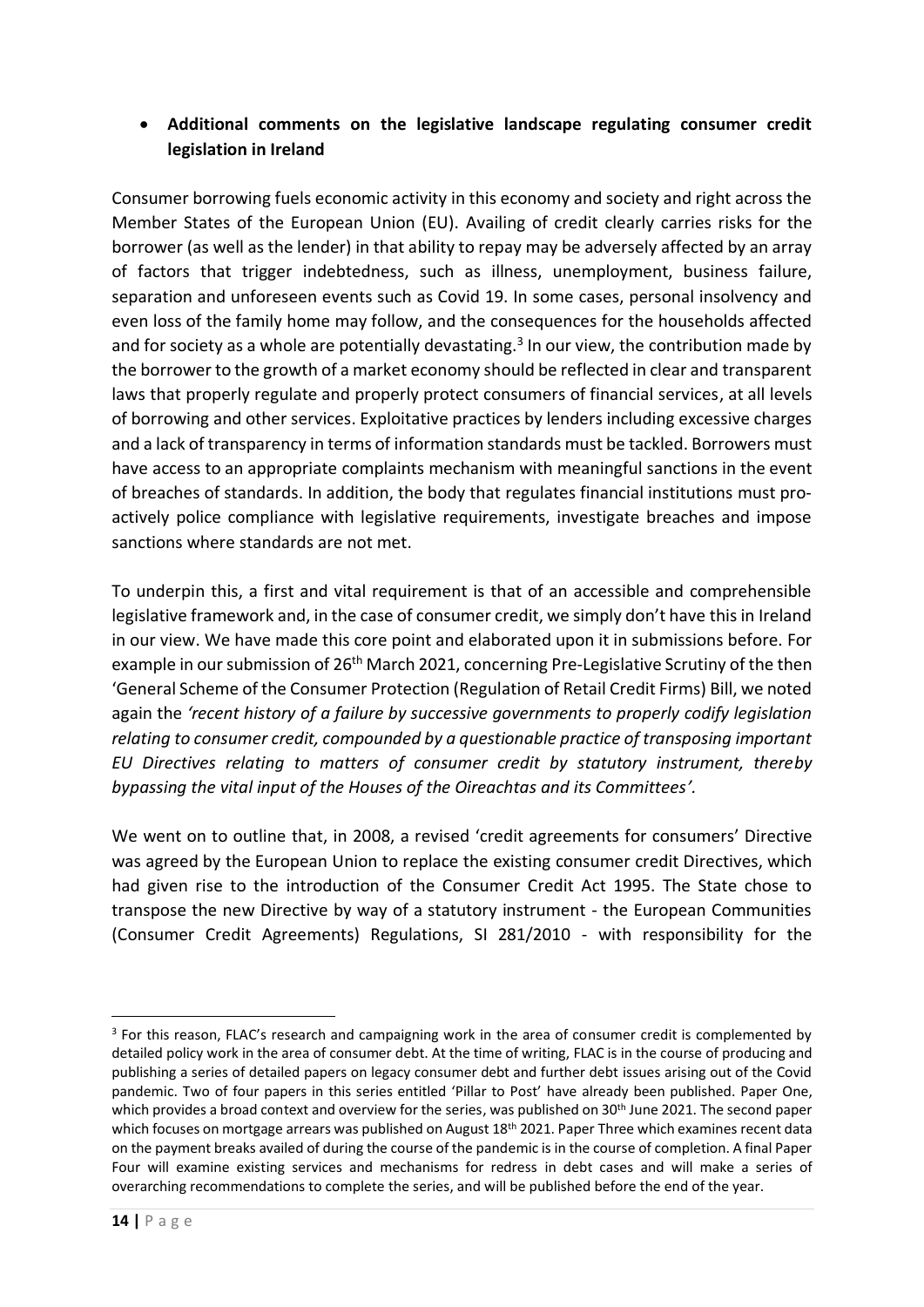transposition undertaken by the Department of Finance.<sup>4</sup> This Statutory Instrument stood separately from the Consumer Credit Act and in a series of quite inaccessible provisions described (and continues to describe) the relationship between both.<sup>5</sup>

The 2008 Directive had to be transposed by 11 June 2010 and it essentially repealed the 1987 equivalent (itself amended in 1990) and updated the information requirements and other entitlements that must be provided by lenders to consumer borrowers in relation to unsecured lending. This Directive did not regulate mortgages. Another significant form of credit not covered by the revised Directive was Hire Purchase lending which continued to be regulated by the Consumer Credit Act 1995 (as amended). This was because the 2008 Directive itself did not apply to Hire Purchase loans where there was no obligation on the Hirer to purchase the goods the subject of the agreement, and the existing law in Ireland provided that there was no such obligation.

In 2010, there may have been some justification for secondary rather than primary legislation. The Department of Finance was dealing with a very difficult situation in terms of the public finances and this necessitated a heavy legislative agenda. However, we would suggest that the pressure of that situation had somewhat eased by the time the EU's Mortgage Directive, agreed in 2014, came to be transposed in 2016. Nonetheless, the Department of Finance once again took the statutory instrument route and the Directive was transposed by the **European Union (Consumer Mortgage Credit Agreements) Regulations 2016 (S.I. No. 142/2016), despite the fact that Member States were allowed a significant amount of discretion in terms of how that Directive was transposed.** The Housing loans part of the CCA 1995 section – Part IX – continues (and continues) to be law, though it is amended partially by the 2016 regulations.

Apart from making the already complex even less transparent, transposition of EU directives by secondary legislation has other undesirable consequences. Although there is an obligation to lay regulations before the Houses of the Oireachtas for 21 days so that members may inspect their content before being signed into law by the relevant Minister or the relevant statutory authority, this seldom (if ever) leads to any debate on their content. Thus, elected members of the Dail and the Seanad do not get to speak on the legislation, or to submit ideas or to propose, debate and ultimately vote on amendments. Without this opportunity for scrutiny, the legislature is effectively bypassed. In addition, in the wake of the Global Financial Crash (GFC) and the mortgage arrears crisis that followed (and still endures), the transposition of the mortgage credit directive also presented an important opportunity to debate important questions of housing policy, banking regulation, access to affordable credit, levels of lending and consumer protection standards

<sup>4</sup> The Department of Enterprise, Trade and Employment was the government department originally responsible for the Consumer Credit Act 1995. Note that these regulations were in turn amended in 2012 by European Union (Consumer Credit Agreements) (Amendment) Regulations, S.I. No. 579/2012.

<sup>5</sup> See in particular Regulation 4 entitled 'Relationship of Parts 2 to 7 of these Regulations with Consumer Credit Act 1995'.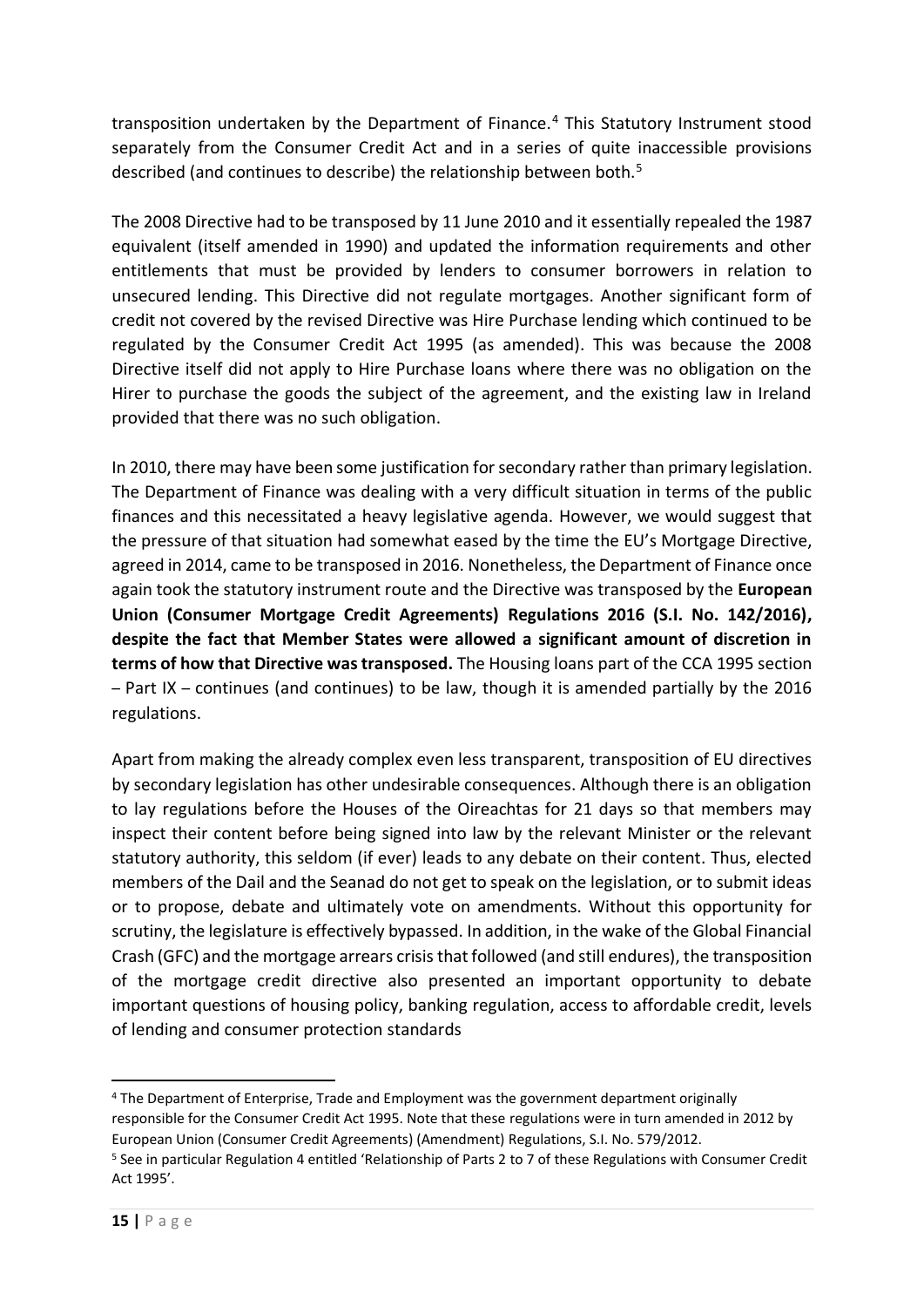**What was the justification for corralling a European Union legal obligation that sets the standards for how mortgages are drawn down for years to come in Ireland into a further large and unwieldy statutory instrument? We believe that this is an important question and one that should be put to the Minister and to the Department of Finance by the Committee.** It might also be noted that under these three main pieces of consumer credit legislation, each of which transpose important EU Directives, the Central Bank of Ireland is the competent authority with powers of review, inspection, and the investigation of lenders and the prosecution of offences summarily. **We would also request that the Committee call upon the CBI to provide an update to the Committee of its recent activities in this regard.**

There was and still is an alternative approach that could be taken here. Although this would remain a relatively complex area, simply because there is a mix of EU directives and domestic rules that applies, not to mention the Central Bank's tendency to over layer the legislation with its own quasi-legal Codes, the obligation presented by the transposition of mortgage credit directive could have been be used as an opportunity to enact one restated single piece of legislation and that option is still available. Such an Act could consolidate all existing primary and secondary legislation governing consumer credit and clarify the rules, practices and regulatory standards to apply to the different types of credit agreement in different chapters but under one statute. 6

At the time of writing, yet further complexity is in the course of being added to the consumer credit legislative mix. Remarkably, we still have a situation where a number of providers of Hire Purchase (and Personal Contract Plan) car finance agreements are not regulated under any legislation, but the agreements that they offer to consumers are regulated by the Consumer Credit Act 1995 (as amended). To attempt to belatedly remedy this situation, it is now proposed that such providers will be regulated under a new Bill - the Consumer Protection (Regulation of Retail Credit and Credit Servicing Firms) Bill 2021) - when there are already two Consumer Protection (Regulation of Credit Servicing Firms) Acts of 2015 and 2018, which are primarily intended to regulate purchasers of loans and the companies that collect payments on their behalf.<sup>7</sup>

As already outlined on pages 5-6 of this submission, we are somewhat at a loss in principle to understand why that Bill is not also a Consumer Credit Act 1995 amendment Bill, rather than being attached to another legislative tributary. This would ensure that both the agreements themselves and the providers of those agreements are regulated under the same legislation, just like moneylenders, soon to become high cost credit providers.

It is our understanding that this 2021 Bill to regulate car finance providers (and providers of indirect credit) is adjourned at second stage in the Dail and will likely be referred back to this Committee for discussion at Committee Stage. **We request that the Committee ask the** 

<sup>6</sup> This could incorporate the Consumer Credit Act 1995 (as amended); the European Communities (Consumer Credit Agreements) Regulations, SI 281/2010; the European Union (Consumer Mortgage Credit Agreements) Regulations 2016 (S.I. No. 142/2016).

<sup>7</sup> No 21/2015 and No 36/2018